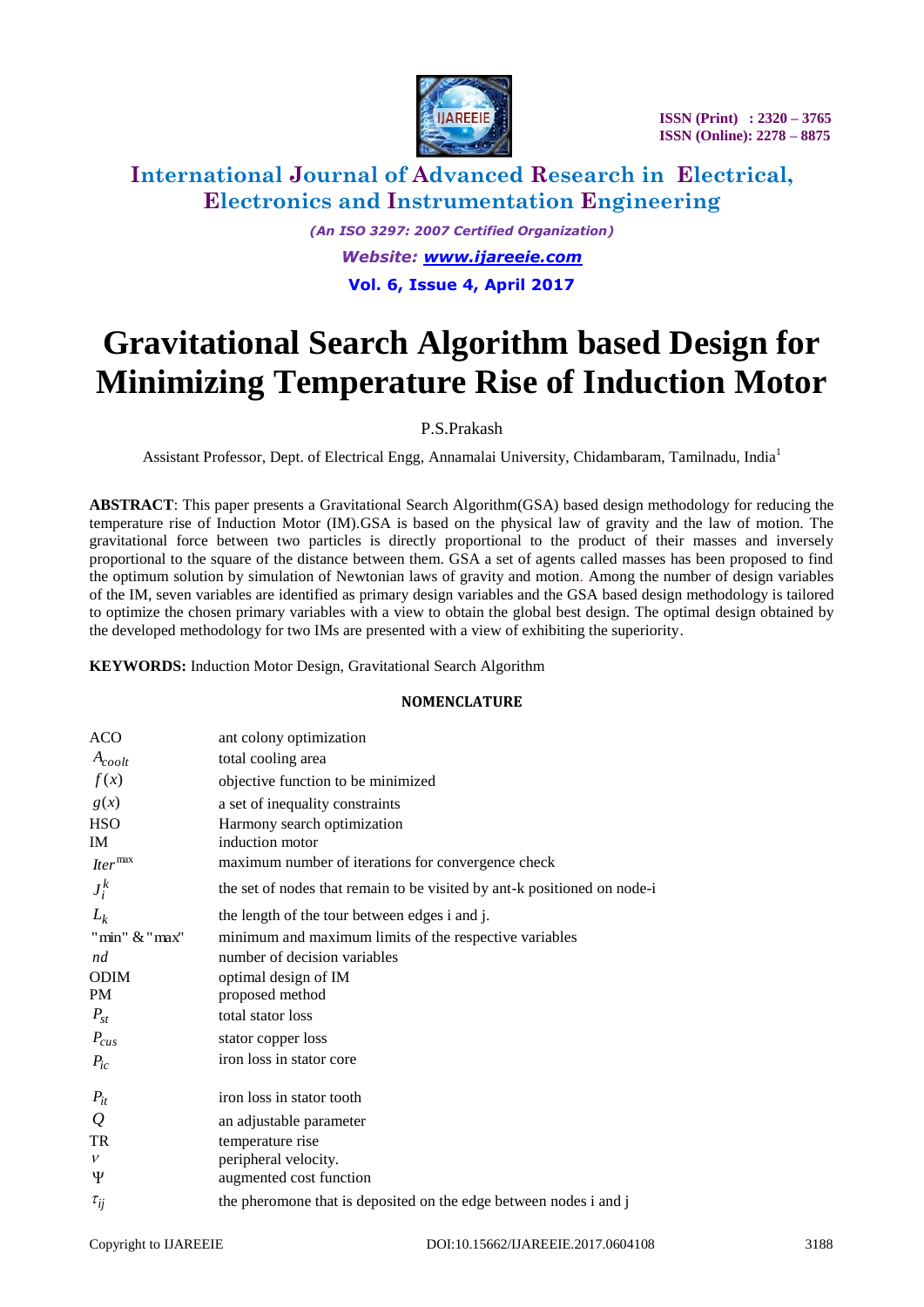

# **International Journal of Advanced Research in Electrical, Electronics and Instrumentation Engineering**

*(An ISO 3297: 2007 Certified Organization)*

*Website: [www.ijareeie.com](http://www.ijareeie.com/)*

#### **Vol. 6, Issue 4, April 2017**

#### **I.INTRODUCTION**

Induction motors have been widely used in various industries as actuators or drivers to produce mechanical motions and forces due to their easy manufacturing and robustness. Improving efficiency of IMs is very important as it is estimated that more than around 50% of the world electric energy generated is consumed by electric drives. Recently, IMs are preferred as drives for electric vehicles (EVs) when compared to that of permanent-magnet motors, which have the drawbacks of being costly, field weakening is not easy to increase speed and the problems associated with recycling of permanent magnets. The EVs demand for compactness of IMs and thus the IMs are to be designed with high power density, which makes the magnetic saturation of the rotor-yoke more excessive and the heat generation per unit volume increasing. Besides the losses in the motor rise the body temperature, which should be limited in accordance with the choice of winding insulation material. The insulation life strongly depends on the operating temperature. According to IEEE standard 101, (T2) the expected life of winding insulation is doubled for every  $10\degree C$  reduction in operating temperature. Ventilation holes are provided in the rotor-yoke to prevent the temperature rise. If the cross-area of ventilation holes are made larger for cooling, the effective magnetic area becomes smaller, which results in the further magnetic saturation. The magnetic saturation causes harmful influence on the fundamental component of the air-gap flux, which increases the magnetizing current and thus produces further temperature rise. Hence, it is obvious that the compactness of IMs makes the temperature rise problem more serious. Therefore it becomes imperative that the best architecture and the corresponding dimensioning have to be determined in order to minimize the temperature rise with respect to several constraints. It is obvious that minimization of temperature rise will indirectly reduce the heat loss and improves the efficiency. The resulting mathematical optimization problem is usually difficult since the design variables contain continuous variables related to the real dimensioning parameters and combinatorial variables associated with architecture characteristics and discrete dimensioning parameters; and their relationship with motor specifications are in

general nonlinear (Kentli 2009).

In recent decades, several classical techniques such as nonlinear programming, (Menzies et al 1975), Lagrangian relaxation method (Gyeorye Lee et al 2013), direct and indirect search methods (Bharadwaj et al 1978), Hooks and Jeeves method (Faiz et al 2001), Rosenbrock's method ( Bharadwaj et al 1979-a), Powell's method (Ramarathnam et al 1973), finite element method (Parkin et al 1993) and sequential unconstrained minimization technique ( Bharadwaj et al 1979-b) have been suggested for IM design problem. Many of these methods are most cumbersome and time consuming and pose difficulty in handling non-linear and discontinuous objectives and constraints. Besides a few of them requires derivatives and exhibits poor convergence properties due to approximations in derivative calculations; and may converge to local solution instead of global ones, when the initial guess is in the neighbourhood of a local solution.

In recent years nature inspired metaheuristic optimization algorithms such as simulated annealing ( Bhuvaneswari et al 2005:), genetic algorithm (GA) (Millie Pant et al 2008), evolutionary algorithm ( Jan Pawel Wieczorek et al 1998), evolutionary strategy ( Kim MK et al 1998), particle swarm optimization (PSO) (Sakthivel et al 2010-a) and bacterial foraging (Sakthivel et al 2010-b), differential evolution (Thanga Raj et al 2012) have been widely applied in solving the IM design problems with a view of overcoming the drawbacks of classical methods. These algorithms have yielded satisfactory results across a great variety of design optimization problems. Recently a Gravitational Search Algorithm (GSA) that is inspired from the physical law of gravity and the law of motion suggested for solving optimization problems (Rashedi et al2009). The gravitational force between two particles is directly proportional to the product of their masses and inversely proportional to the square of the distance between them. GSA a set of agents called masses has been proposed to find the optimum solution by simulation of Newtonian laws of gravity and motion

The focus of this paper is to develop a design methodology using GSA for reducing the temperature rise of IMs with a view of effectively exploring the solution space and obtaining the global best solution. The developed design methodology has been applied in designing two IMs and the performances have been studied.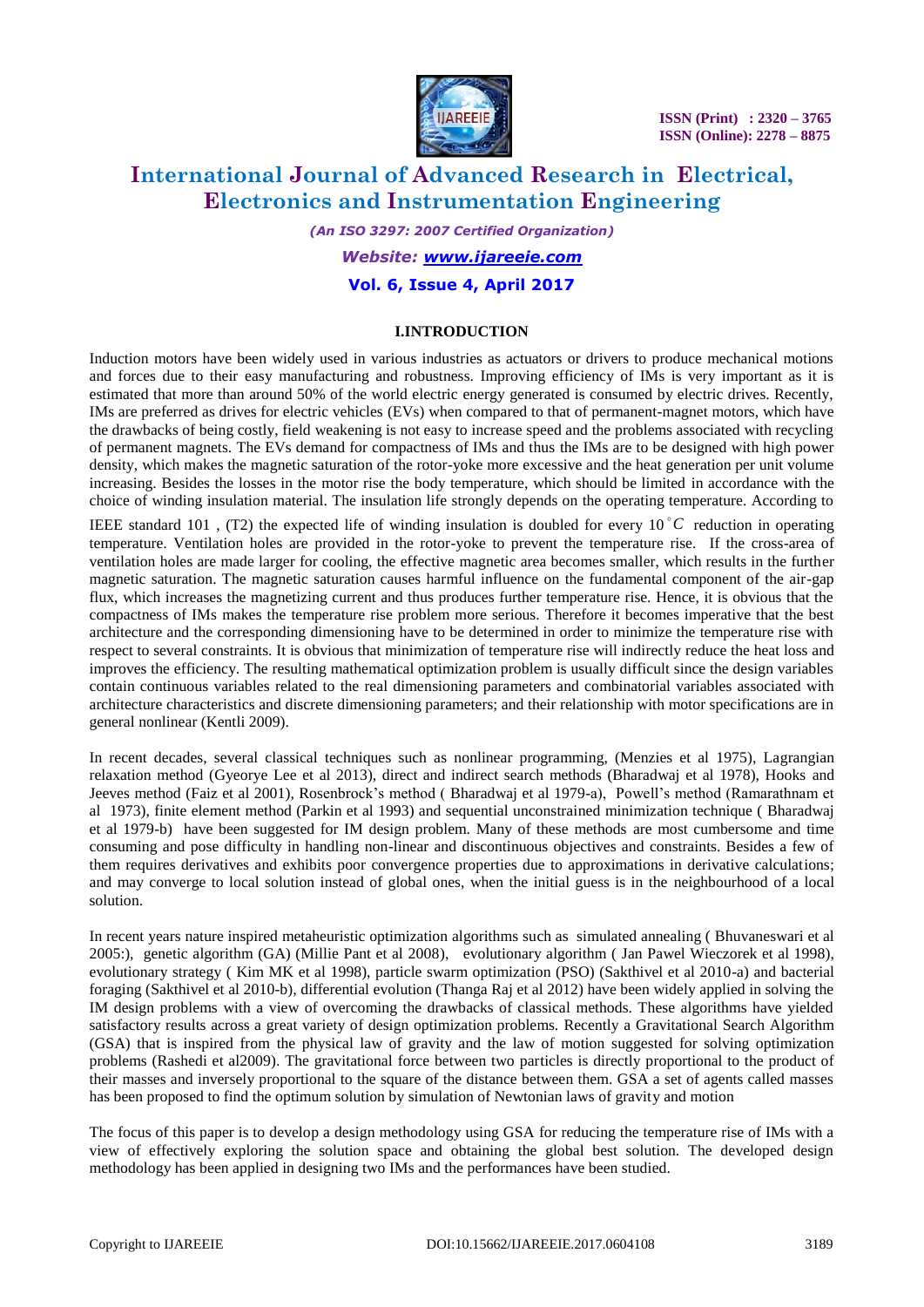

### **International Journal of Advanced Research in Electrical, Electronics and Instrumentation Engineering**

*(An ISO 3297: 2007 Certified Organization)*

### *Website: [www.ijareeie.com](http://www.ijareeie.com/)* **Vol. 6, Issue 4, April 2017**

#### **II. GRAVITATIONAL SEARCH ALGORITHM**

#### *2.1 INTRODUCTION*

Rashedi et al. proposed one of the newest heuristic algorithms, namely Gravitational Search Algorithm (GSA) in 2009. GSA is based on the physical law of gravity and the law of motion. The gravitational force between two particles is directly proportional to the product of their masses and inversely proportional to the square of the distance between them. GSA a set of agents called masses has been proposed to find the optimum solution by simulation of Newtonian laws of gravity and motion. In the GSA, consider a system with m masses in which position of the  $i<sup>th</sup>$  mass is defined as follows:

$$
X_{i} = (x_{i}^{1}, \dots, x_{i}^{d}, \dots, x_{i}^{n}), \quad i = 1, 2, \dots, m
$$
 (1)

Where  $x_i^d$  is position of the i<sup>th</sup> mass in the d<sup>th</sup> dimension and n is dimension of the search space. At the specific time 't' a gravitational force from mass 'j' acts on mass 'i', and is defined as follows:

$$
F_{ij}^{d}(t) = G(t) \frac{M_{pi}(t)xM_{aj}(t)}{R_{ij}(t) + \varepsilon} (x_{j}^{d}(t) - x_{i}^{d}(t))
$$
 (2)

Where  $M_i$  is the mass of the object i,  $M_j$  is the mass of the object j,  $G(t)$  is the gravitational constant at time t,  $R_{ij}(t)$  is the Euclidian distance between the two objects i and j, and  $\varepsilon$  is a small constant.

The total force acting on agent i in the dimension d is calculated as follows:

$$
F_i^d(t) = \sum_{j=j\neq i}^m \text{rand}_j F_{ij}^d(t) \quad (3)
$$

Where rand<sub>i</sub> is a random number in the interval  $[0,1]$ .

According to the law of motion, the acceleration of the agent i, at time t, in the  $d<sup>th</sup>$  dimension,  $a<sub>i</sub><sup>d</sup>(t)$  is given as follows:

$$
a_i^d(t) = \frac{F_i^d(t)}{M_{ii}(t)}
$$
 (4)

Furthermore, the next velocity of an agent is a function of its current velocity added to its current acceleration. Therefore, the next position and the next velocity of an agent can be calculated as follows:

$$
v_i^d(t + 1) = rand_i x v_i^d(t) + a_i^d(t)
$$
(5)  

$$
x_i^d(t + 1) = x_i^d(t) + v_i^d(t + 1)
$$
(6)

Where rand<sub>i</sub> is a uniform random variable in the interval  $[0,1]$ .

The gravitational constant, G, is initialized at the beginning and will be decreased with time to control the search accuracy. In other words, G is a function of the initial value  $(G_0)$  and time (t):

$$
G(t) = G_0 e^{-\alpha \frac{t}{T}}
$$
 (7)

The masses of the agents are calculated using fitness evaluation. A heavier mass means a more efficient agent. This means that better agents have higher attractions and moves more slowly. Supposing the equality of the gravitational and inertia ma, the values of masses is calculated using the map of fitness. The gravitational and the inertial masses are updating by the following equations:

$$
m_i(t) = \frac{fit_i(t) - worst(t)}{best(t) - worst(t)}
$$
(8)  

$$
M_i(t) = \frac{m_i(t)}{\sum_{j=1}^{m_i} m_j(t)}
$$
(9)

Where  $fit_i$  (t) represents the fitness value of the agent i at time t, and the best(t) and the worst(t) in the population respectively indicate the strongest and the weakest agent according to their fitness route. For a minimization problem:

$$
best(t) = \min_{j \in \{1, \dots, m\}} fit_j(t)
$$
 (10)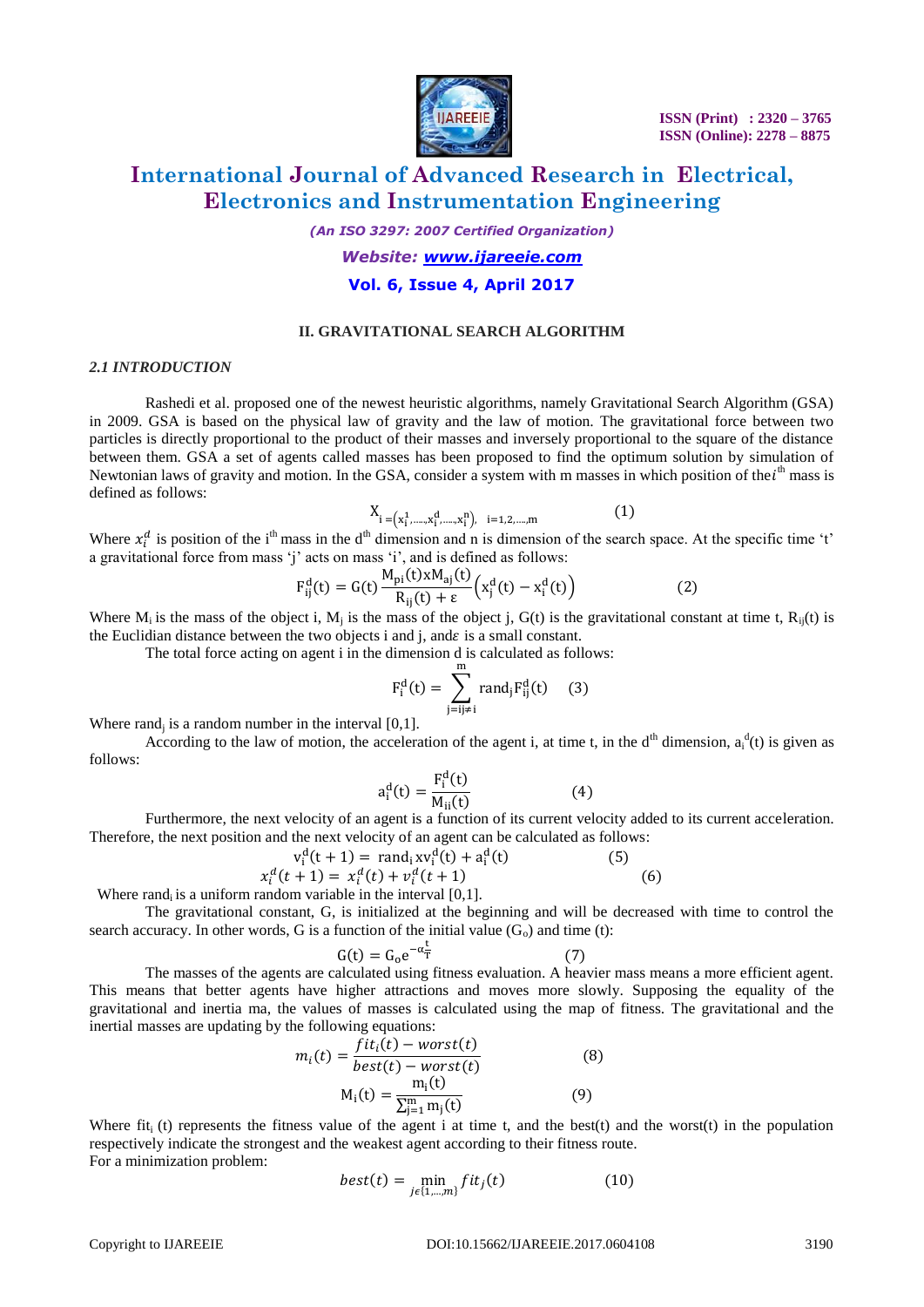

# **International Journal of Advanced Research in Electrical, Electronics and Instrumentation Engineering**

*(An ISO 3297: 2007 Certified Organization)*

*Website: [www.ijareeie.com](http://www.ijareeie.com/)*

#### **Vol. 6, Issue 4, April 2017**

$$
worst(t) = \max_{j \in \{1,\dots,m\}} fit_j(t) \tag{11}
$$

For a maximization problem:

$$
best(t) = \max_{j \in \{1, \dots, m\}} fit_j(t)
$$
(12)  
worst(t) = 
$$
\min_{j \in \{1, \dots, m\}} fit_j(t)
$$
(13)

#### *5.2.2 ALGORITHM:*

 The proposed Gravitational Search Algorithm approach for the evaluation of Available Transfer Capability can be summarized as follows:

Step 1: Search space identification.

Step 2: Generate initial population between minimum and maximum values.

Step 3: Fitness evaluation of agents.

Step 4: Update G (t), best (t), worst (t) and  $M_i$  (t) for i=1, 2,..., m.

Step 5: Calculation of the total force in different directions.

Step 6: Calculation of acceleration and velocity.

Step 7: Updating agents' position.

Step 8: Repeat step 3 to step 7 until the stop criteria is reached.

Step 9: Stop.

The setup for the proposed algorithm is executed with the following parameters ;

m=50(masses)

G is set using in equation (5.7) where  $G<sub>0</sub>$  is set to 100

 $\propto$  is set to 20

 $T = 100$ (total number of iterations)

#### **III. PROPOSED METHOD**

The proposed GSA based design method (PM) for ODIM involves formulation of the problem, representation of ants through the chosen design variables and construction of an augmented cost function,  $\Psi$ .

#### **Problem Formulation**

The ODIM problem involves large number of design variables. Many of these variables fortunately have a little influence either on the objective function or on the specified constraints. However, to ease the curse of high dimensionality, the following seven variables are identified as primary design variables.

|                                                           | Core length to pole pitch             |      |
|-----------------------------------------------------------|---------------------------------------|------|
|                                                           | Average value of air gap flux density |      |
|                                                           | Ampere conductor                      |      |
| $X = [x_1, x_2, \dots, x_7] =  \text{Length of air gap} $ |                                       | (14) |
|                                                           | Stator current density                |      |
|                                                           | Rotor current density                 |      |
|                                                           | Flux density in the core              |      |

The ODIM problem is formulated by defining an objective function and a set of constraints. The temperature rise is therefore being considered as the objective function with a view of increasing the motor life.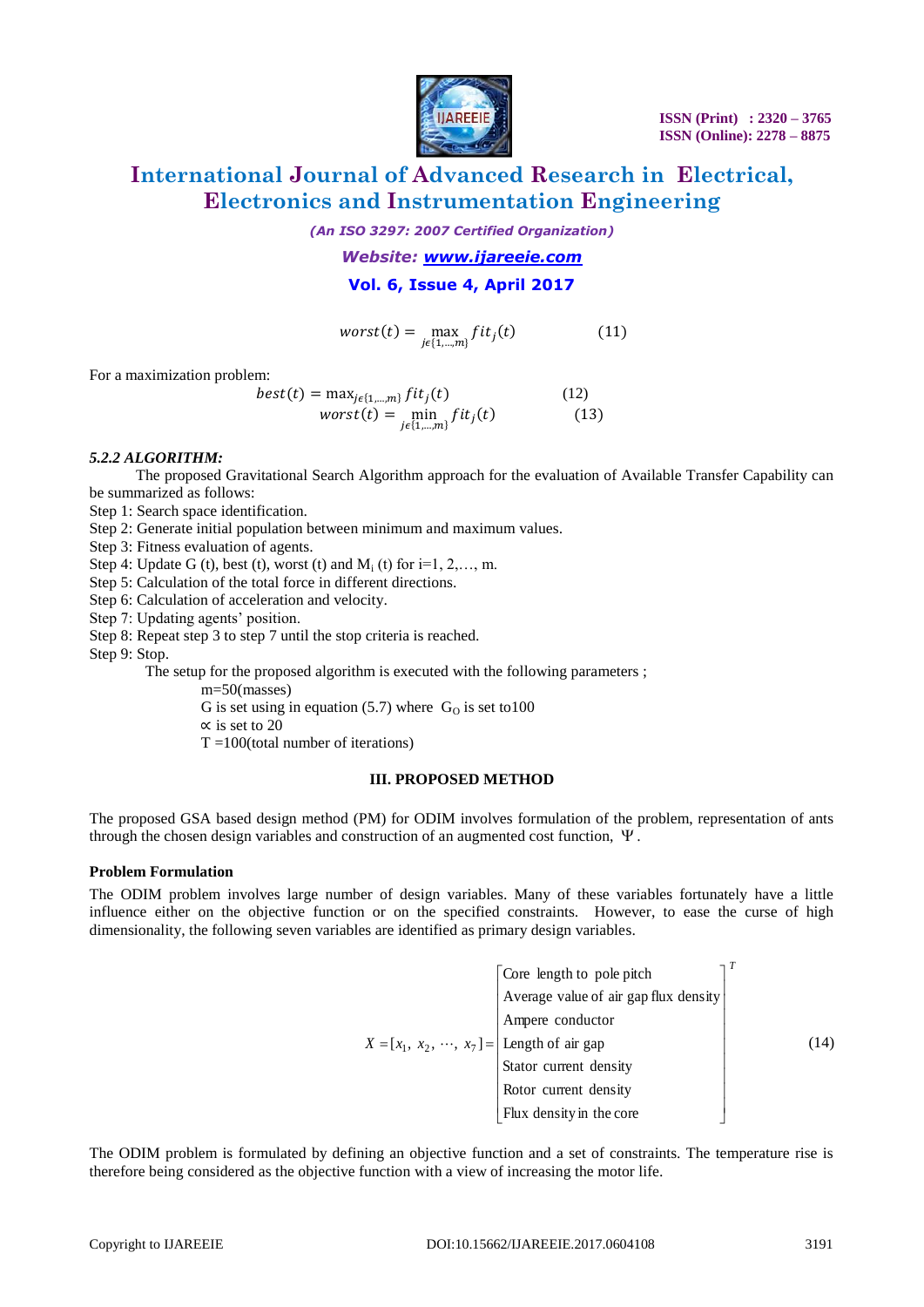

### **International Journal of Advanced Research in Electrical, Electronics and Instrumentation Engineering**

*(An ISO 3297: 2007 Certified Organization)*

### *Website: [www.ijareeie.com](http://www.ijareeie.com/)* **Vol. 6, Issue 4, April 2017**

Subject to

$$
\text{Minimize } f(x) = 0.03 \times \frac{P_{st}}{A_{coolt}} \tag{15}
$$

|  | maximum flux density of stator teeth $\leq 2$                                |      |
|--|------------------------------------------------------------------------------|------|
|  | maximum flux density of rotor teeth $\leq 2.0$                               |      |
|  | slip at full load $\leq 0.05$                                                |      |
|  | $g(x) \le 0 \Leftrightarrow \{$ starting to full load torque ratio $\ge 1.5$ | (16) |
|  | stator temperature rise $\leq 70$                                            |      |
|  | per unit no load current $\leq 0.5$                                          |      |
|  | power factor $\geq 0.75$                                                     |      |

$$
x_i^{\min} \le x_i \le x_i^{\max} \quad i = 1, 2, \cdots nd \tag{17}
$$

$$
A_{coolt} = [(1+0.1v) \times (\pi D(L \times 2.5) + 2\pi (D + 50) \times 0.04)] + (\pi D_o L)
$$
 (18)

$$
P_{st} = P_{cus} + P_{it} + P_{ic} \tag{19}
$$

#### **Cost Function**

Where

The algorithm searches for optimal solution by minimizing an augmented cost function  $\Psi$ , which is formulated from the objective function of Eq. (15) and the penalty terms representing the limit violation of the explicit constraints of Eq. (16). The augmented cost function is written as

$$
\Psi = f(x) + w \sum_{i \in \eta} \left[ g_i(x) \right]^2 \tag{20}
$$

#### **Solution Process**

The augmented cost  $\Psi$  is calculated by considering the decoded values of the process of each agent. The minimizing the  $\Psi$  till the number of iterations reaches a specified maximum number of iterations.

#### **IV. NUMERICAL RESULTS**

The proposed GSA based method is used to obtain the optimal design of two IMs. The first machine under study is rated for 7.5 kW, 400 V, 4 pole, 50 Hz and the second one for 30 kW, 400 V, 4 pole, 50 Hz. The effectiveness of the PM is demonstrated through comparing the performances with those of the GSA based design approaches. In this regard, the same set of primary design variables, augmented cost function and design equations, involved in the PM, are used to develop the GSA based design approach. The software packages are developed in Matlab platform and executed in a 2.3 GHz Pentium-IV personal computer. There is no guarantee that different executions of the developed design programs converge to the same design due to the stochastic nature of the GSA, ACO and hence the algorithms are run 20 times for each test case and the best ones are presented. The optimal design representing the values of the primary design variables for both the motors and their temperature rises are presented in Table-1 and -2 respectively.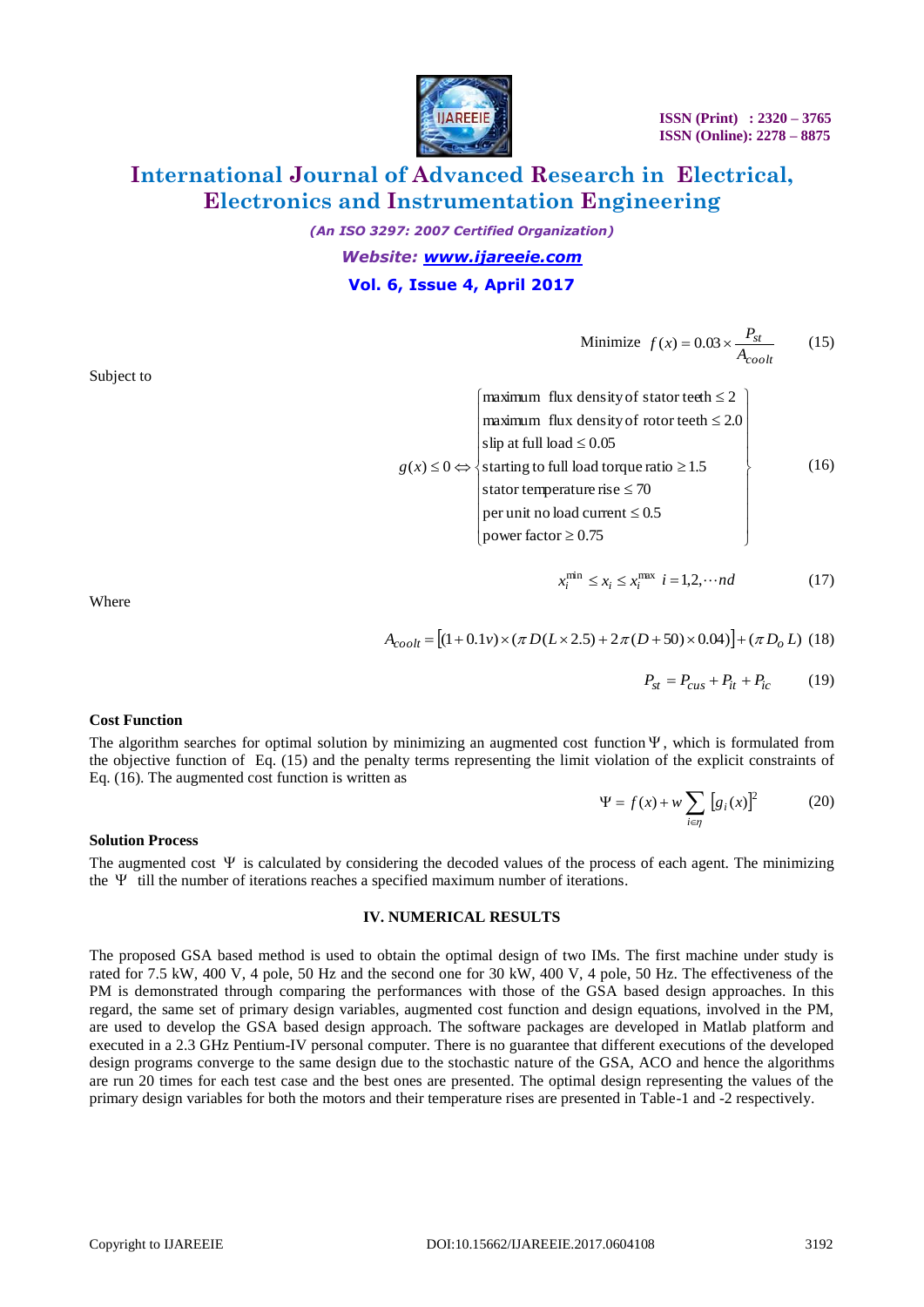

# **International Journal of Advanced Research in Electrical, Electronics and Instrumentation Engineering**

*(An ISO 3297: 2007 Certified Organization)*

#### *Website: [www.ijareeie.com](http://www.ijareeie.com/)*

### **Vol. 6, Issue 4, April 2017**

|                              |                                   | <b>ACO</b> | <b>PM</b> |
|------------------------------|-----------------------------------|------------|-----------|
|                              | $x_1$                             | 1.95268    | 1.97831   |
|                              | $x_2$                             | 0.20192    | 0.20102   |
| Primary Design               | $x_3$                             | 5098.93    | 5019.07   |
| Variables                    | $x_4$                             | 0.57025    | 0.60457   |
| $\boldsymbol{x}$             | $x_{5}$                           | 3.63509    | 3.65513   |
|                              | $x_6$                             | 2.24194    | 2.70718   |
|                              | $x_7$                             | 1.10010    | 1.11306   |
|                              | $g_1 \leq 2$                      | 0.783      | 0.687     |
|                              | $g_2 \leq 2$                      | 0.449      | 0.424     |
|                              | $g_3 \le 0.05$                    | 0.022      | 0.024     |
| Constraints<br>g(x)          | $g_4 \ge 1.5$                     | 27.467     | 23.101    |
|                              | $g_5 \le 70$                      | 10.741     | 10.606    |
|                              | $g_6 \leq 0.5$                    | 0.399      | 0.495     |
|                              | $g_7 \ge 0.75$                    | 0.926      | 0.924     |
| Objective<br>function $h(x)$ | Temperature<br>Rise ${}^{\circ}C$ | 10.741     | 10.403    |

Table 1 Comparison of Results for Motor-1

|  |  |  | Table 2 Comparison of Results for Motor-2 |
|--|--|--|-------------------------------------------|
|--|--|--|-------------------------------------------|

|                     |                    | <b>ACO</b> | PM      |
|---------------------|--------------------|------------|---------|
|                     | $x_1$              | 1.99589    | 1.79497 |
|                     | $x_2$              | 0.21086    | 0.21246 |
| Primary Design      | $x_3$              | 5703.82    | 6850.34 |
| Variables           | $x_4$              | 0.31894    | 0.89146 |
| $\boldsymbol{x}$    | $x_5$              | 2.74932    | 2.79108 |
|                     | $x_6$              | 6.88371    | 2.89900 |
|                     | $x_7$              | 1.10003    | 1.11911 |
|                     | $g_1 \leq 2$       | 0.500      | 0.654   |
| Constraints<br>g(x) | $g_2 \leq 2$       | 0.397      | 0.454   |
|                     | $g_3 \leq 0.05$    | 0.034      | 0.032   |
|                     | $g_4 \ge 1.5$      | 13.852     | 14.157  |
|                     | $g_5 \le 70$       | 9.958      | 9.816   |
|                     | $g_6 \leq 0.5$     | 0.222      | 0.394   |
|                     | $g_7 \ge 0.75$     | 0.960      | 0.978   |
| Objective           | Temperature        |            |         |
| function $h(x)$     | Rise ${}^{\circ}C$ | 9.958      | 9.810   |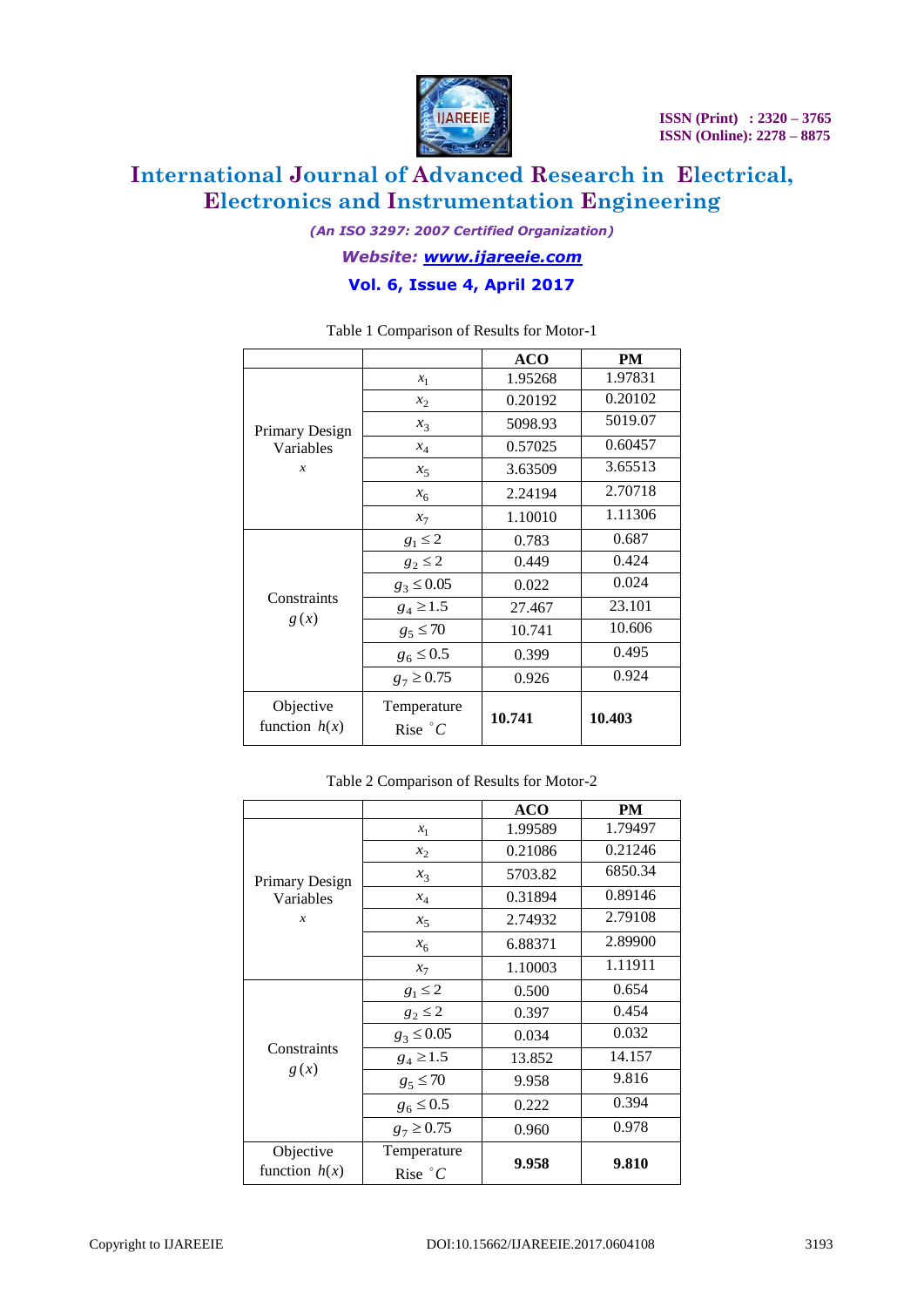

### **International Journal of Advanced Research in Electrical, Electronics and Instrumentation Engineering**

*(An ISO 3297: 2007 Certified Organization)*

#### *Website: [www.ijareeie.com](http://www.ijareeie.com/)*

#### **Vol. 6, Issue 4, April 2017**

It is observed from these tables that the PM offers a temperature rise of  $10.403\degree C$  and  $9.810\degree C$ , which are lower than of ACO based approach, for motor-1 and -2 respectively. These tables also include the values of the constraints of Eq. (16) along with their limits. It can also be observed from these tables that all the methods bring the constraints such as maximum flux density, slip at full load, starting to full load torque ratio, etc., to lie within the respective limit, as the constraints are added as penalty terms in the augmented cost function of Eq. (20).

#### **V. CONCLUSION**

Indeed the GSAis a powerful population based algorithm for solving multimodal optimization problems. A new methodology involving GSA for solving ODIM problem has been suggested. It determines the optimal values for primary design variables that minimizes the temperature rise. The results on two IMs clearly illustrates the ability of the PM to produce the global best design parameters that reduces the temperature rise of the IM. It has been chartered that the new approach fosters the continued use of GSA and will go a long way in serving as a useful tool in design problems.

#### **ACKNOWLEDGEMENT**

The authors gratefully acknowledge the authorities of Annamalai University for the facilities offered to carry out this work.

#### **REFERENCES**

- [1] Bell J and McMullen P. (2004). Ant colony optimisation techniques for the vehicle routing problem. Adv Eng Inform 2004;18:41–8.<br>[2] Bharadwaj. D.G., Venkatesan.K and Saxena.R.B. (1978). Computer aided design of polypha
- [2] Bharadwaj. D.G., Venkatesan.K and Saxena.R.B. (1978). Computer aided design of polyphase cage induction motors, Proc. Int. Conf. On Electrical Machines, Brussels, Belgium, 1(SP2/1): 1-10
- [3] Bharadwaj. D.G., Venkatesan.K and Saxena.R.B. (1979-a). Induction motor design optimization using constrained Rosenbrock method (Hill Algorithm), Comput. Elec. Engg. 6(1): 41-46.
- [4] Bharadwaj. D.G, Venkatesan.K.and Saxena.R.B. (1979-b). Nonlinear programming approach for optimum cost induction motors--SUMT algorithm, Comput. and Elect. Engg., 6(3): 199-204.
- [5] Bhuvaneswari.R and Subramanian.S. (2005). Optimization of three phase induction motor design using simulated annealing algorithm, Electric Power Components and Systems, 33: 947-956.
- [6] Dorigo. M, Maniezzo.V and Colorni. A. (1996). Ant system: optimisation by a colony of cooperating agents, IEEE Trans. On Systems, Man and Cybernetics, Part B, 26(1): 29-41.
- [7] Dorigo and M, Gambardella LM. (1997-a). Ant colonies for the traveling saleman problem. Biosystems, 43:73–81.<br>[8] Dorigo and M, Gambardella LM. (1997-b). Ant colony system: a cooperative learning approach to the travel
- [8] Dorigo and M, Gambardella LM.(1997-b). Ant colony system: a cooperative learning approach to the travelling salesman problem. IEEE Trans Evolut Comput., 1(1):53–66.
- [9] Faiz. J and Sharifian. M.B.B. (2001). Optimal design of three phase induction motors and their comparison with a typical industrial motor, Comp. and Elect. Eng. 27: 133-144.
- [10] Gambardella LM, Taillard E and Dorigo M. (1999). Ant colonies for the quadratic assignment problem. J Oper Res Soc, 50:167–76.
- [11] Gyeorye Lee, Seungjae Min, and Jung-Pyo Hong. (2013). Optimal shape design of rotor slot in squirrel-cage induction motor considering torque characteristics, IEEE Transactions on Magnetics, 49(5): 2197-2200.
- [12] Jan Pawel Wieczorek, Ozdemir Gol and Zbigniew Michalewiez. (1998). An evolutionary algorithm for the optimal design of induction motors, IEEE Trans. Magnetic, 34(6): 3882-3887.
- [13] Kim MK, Lee CG, Jung HK. (1998). Multiobjective optimal design of three-phase induction motor using improved evolution strategy, IEEE Trans. on Magnetics, 34(5): 2980-2983.
- [14] Kentli. K. (2009). A survey on design optimization studies of induction motors during the last decade, Journal of Electrical and Electronics Engineering, 9(2): 969-975.
- [15] Menzies. R.W and Neal. G.W. (1975). Optimization program for large induction motor design, Proc.I.E.E., 11(6), 643-646.
- [16] Millie Pant and Radha Thangaraj. (2008). Efficiency optimization of electric motors: a comparative study of stochastic algorithms, UK World Journal of Modelling and Simulation, 4(2): 140-148.
- [17] Parkin T. S and Preston T.W, "Induction Motor Analysis Using Finite Element", Proc.IEE, The Eighth International Conference on Electrical Machines and Drives, 1993, pp. 20-24.
- [18] Ramarathnam, R., Desai.B.G., and Subba Rao. V. (1973). A comparative study of minimization techniques for optimization of induction motor design. IEEE Transactions on Power Apparatus and Systems PAS-92 (5): 1448–1454.